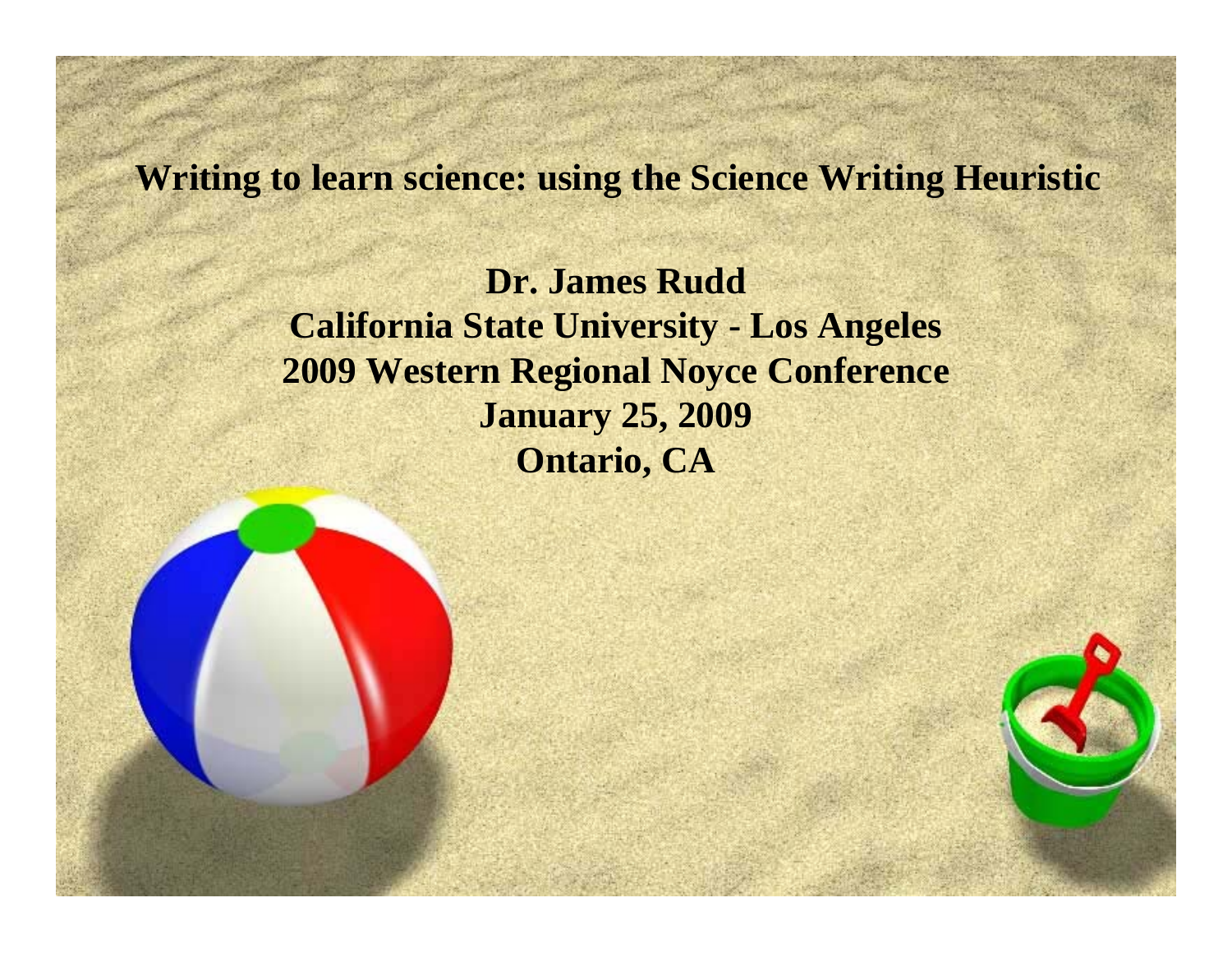#### **Sample writing from a standard laboratory report**

"Overall the lab went well, and I learned a lot about determining empirical formulas. We first added HCl to Zn, then we evaporated and got an off-white solid. We found the empirical formula to be 1 Zn to 2 Cl for a formula of  $\rm ZnCl_{2}$ and we calculated a percent yield of 95%. Human error could have occurred. We might not have been careful enough in weighing and transferring. We might not have gotten all the solid out of the dish."

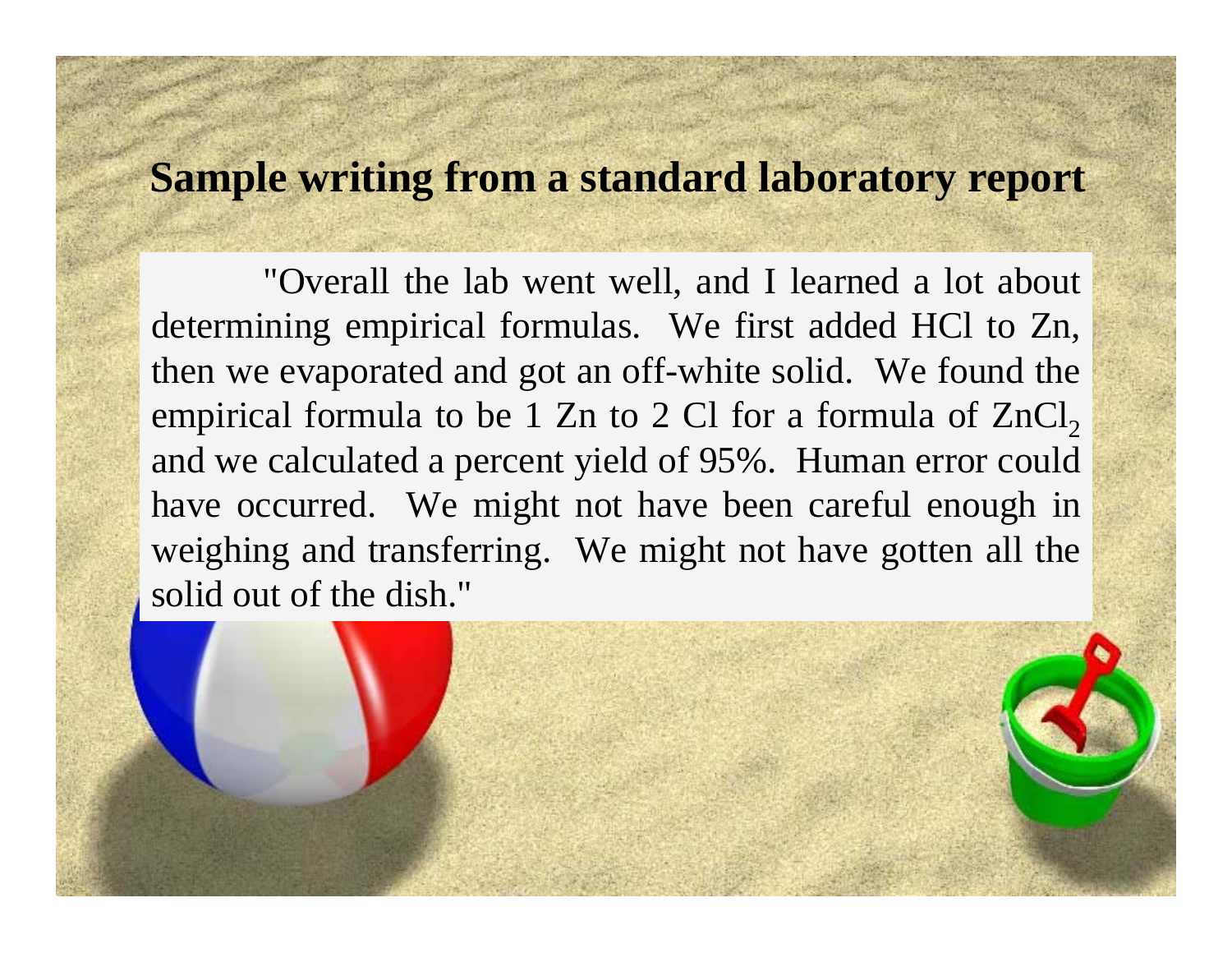### **Sample writing from SWH-style report**

"Hydrogen gas was given off in the reaction, and Zn and Cl combined. The evidence for this was the emergence of a colorless gas from the mixture when HCl was combined with Zn. Since a new, unidentified substance formed and the gas given off was hydrogen, the substance must contain some combination of Cl and Zn."

"The empirical formula for the substance is  $ZnCl_2$ ... [the student shows the necessary calculations to determine moles of Zn and Cl] … The ratio is 0.0085 mol of Zn to 0.0175 mol of Cl. Since 0.0085 is approximately half of 0.0175, the empirical formula is  $ZnCl_2$ . Balanced equation is  $Zn + 2HCl$  $\rightarrow$  ZnCl<sub>2</sub>(s) + H<sub>2</sub>(g) [followed by calculation of % yield]."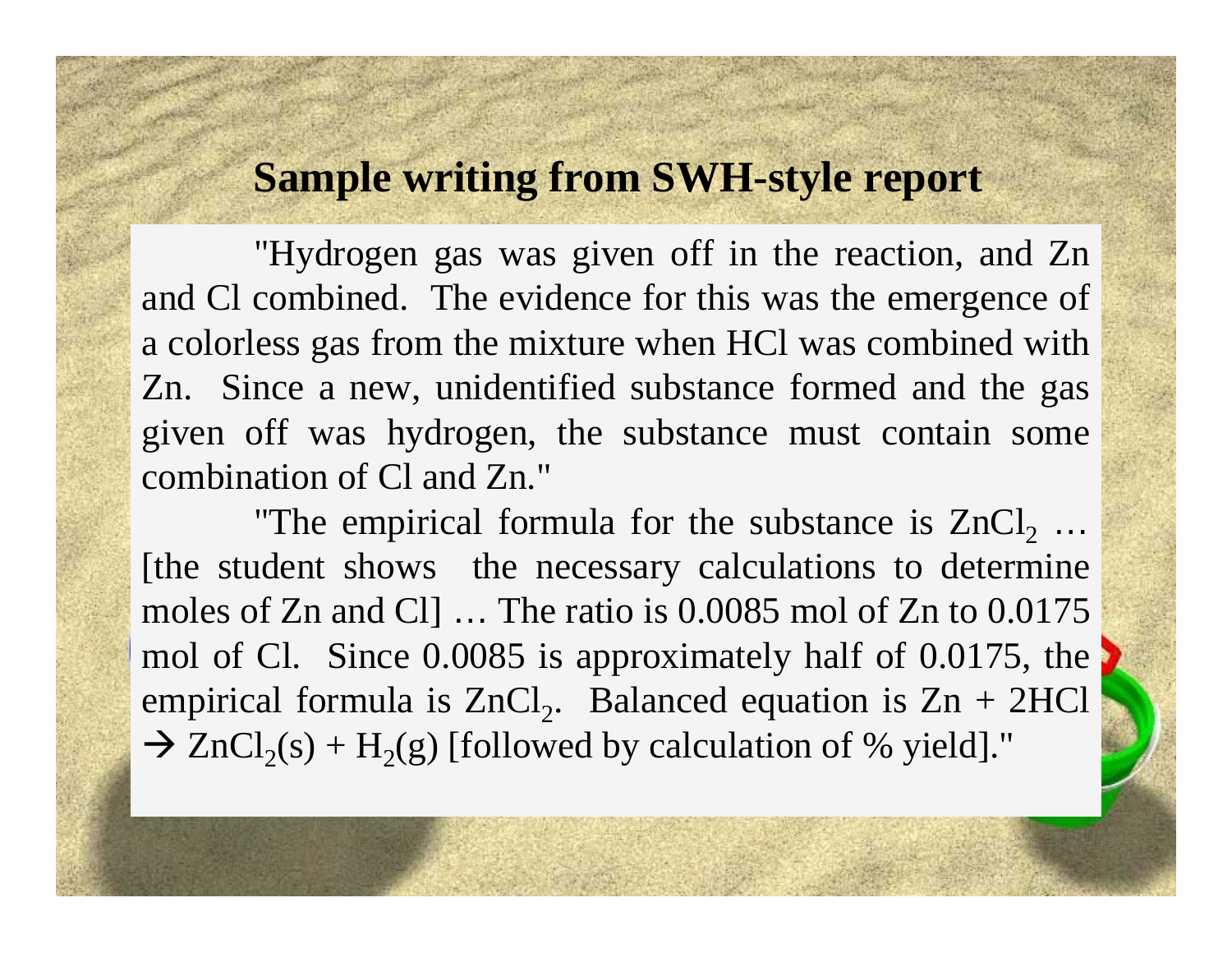### **The Science Writing Heuristic**

- 1. Learning approach based on inquiry.
- 2. Templates for instruction and student writing.
- 3. Connections between observations and scientific explanations through elements of the written report.

Keys et. al, 1999, Using the science writing heuristic as a tool for learning from laboratory investigations in secondary science, *Journal of Research in Science Teaching,* 36(10), 1065 -1084.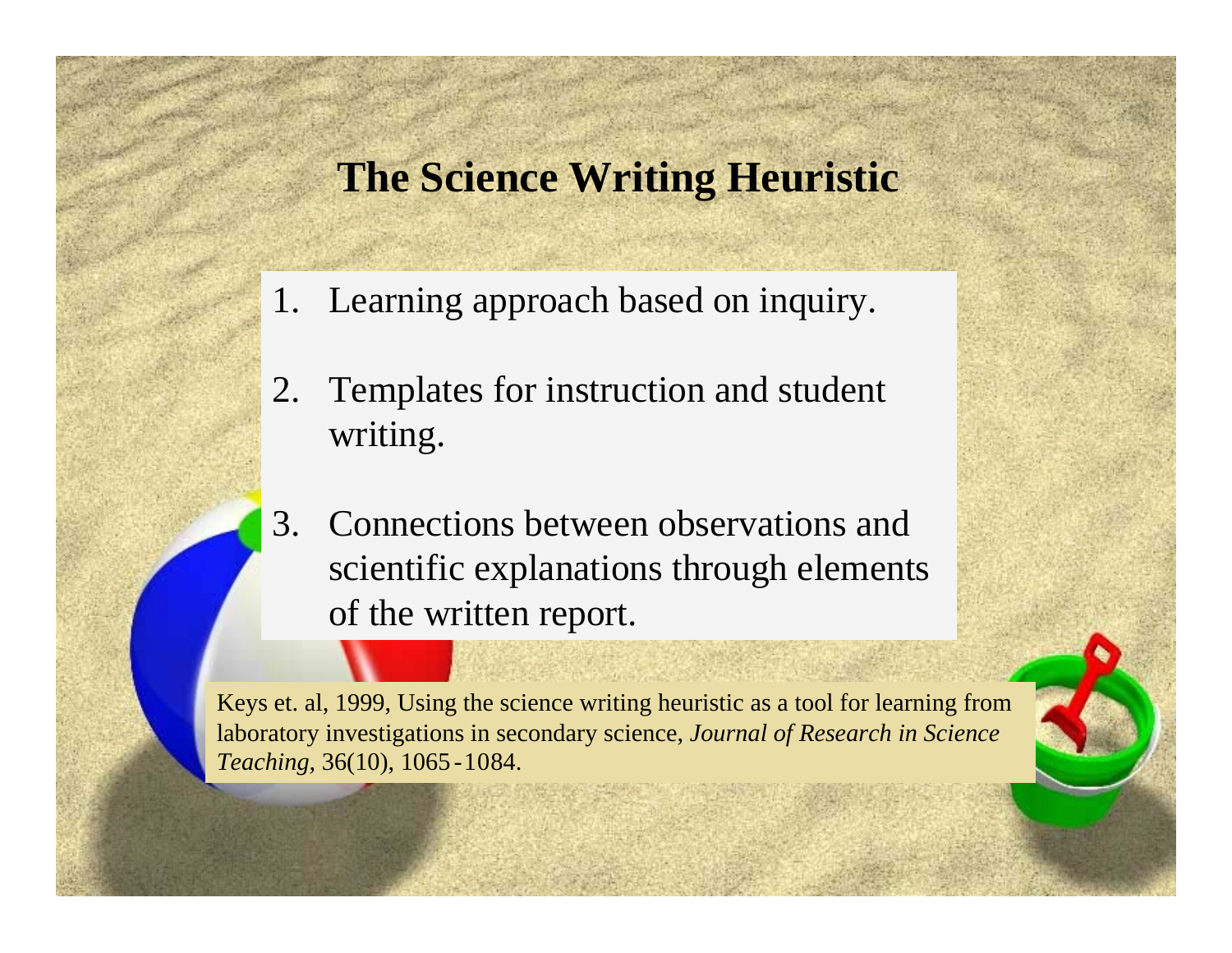### **Student writing template**

- A. Beginning Questions or Ideas
- B. Tests and Procedures
- C. Observations
- D. Claims
- E. Evidence
- F. Reading and discussion

Rudd, et. al, 2001, Recrafting the General Chemistry Laboratory Report, *Journal of College Science Teaching, 31*, 230-234.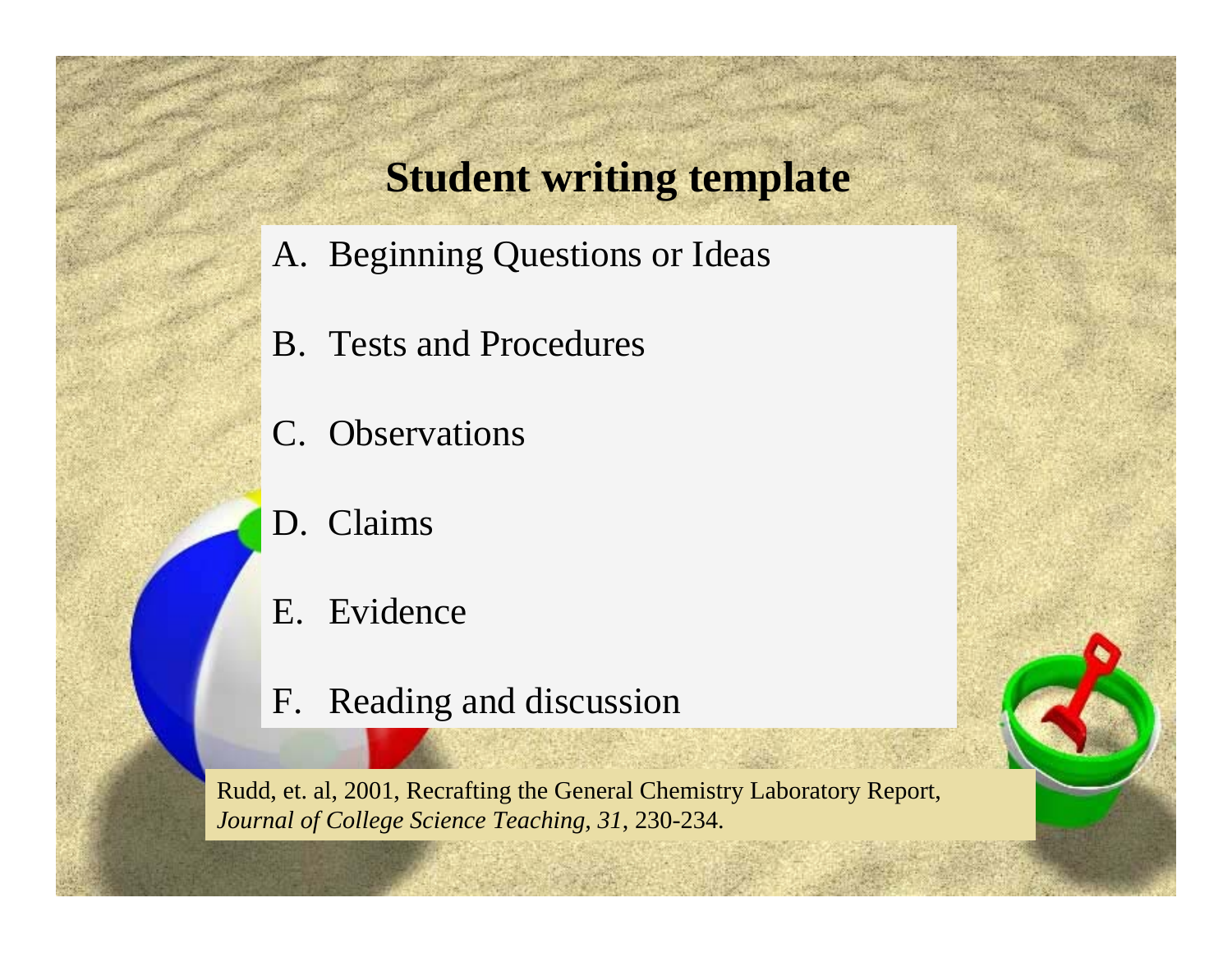### **Comparison of laboratory reports**

**SWH**  Standard format Beginning Questions ……… Title, Purpose or Ideas

Tests and Procedures ……… Outline of procedure

Observations ………………. Data and Observations

Claims …………………….. Discussion

Evidence ………………….. Balanced Equations, Calculations, and Graphs \*

Reflection …………………. n/a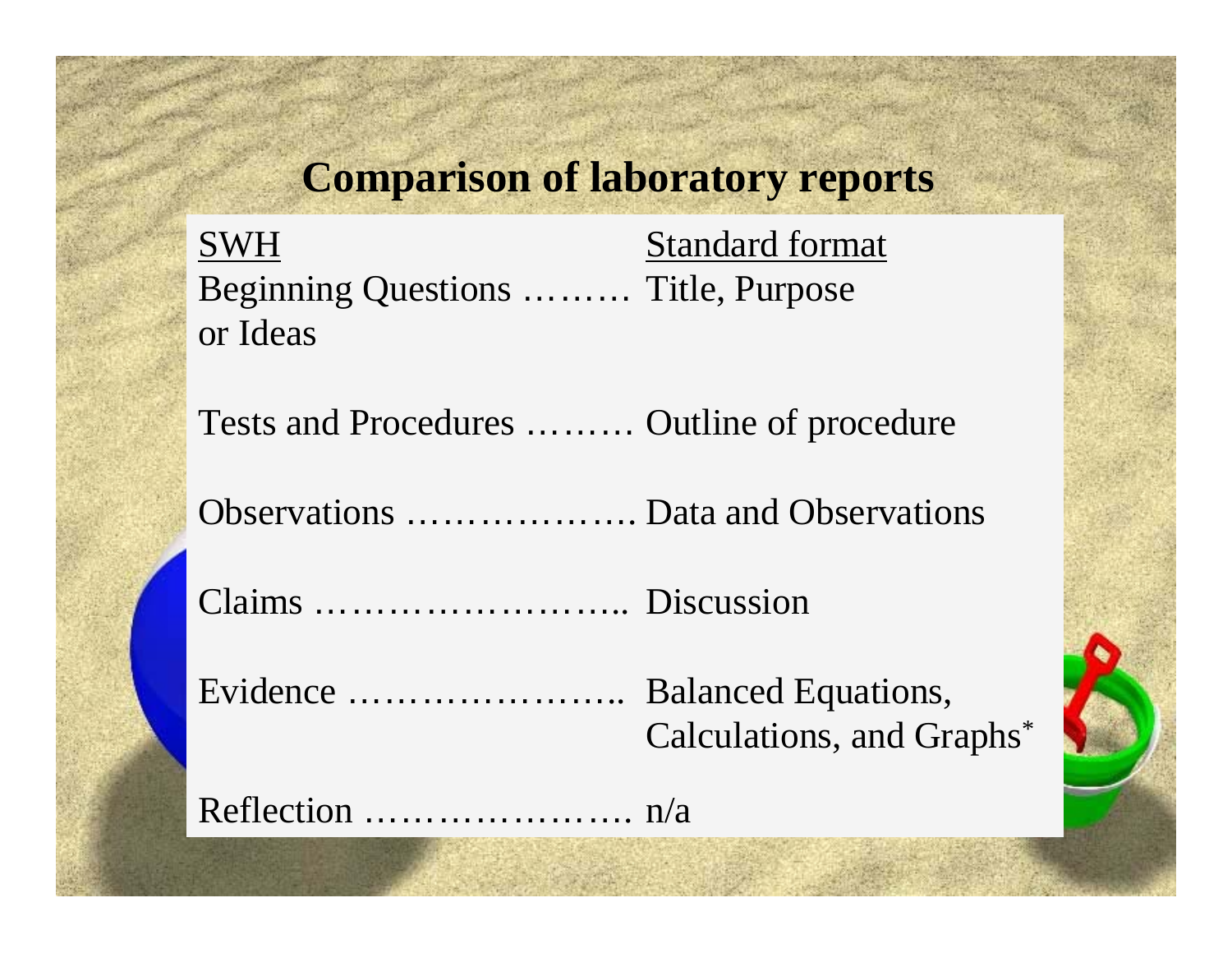### **Comparison of laboratory reports**

SWH vs. standard format:

At an expert level of content understanding, the difference in the writing formats may appear subtle.

For students still forming basic understandings, there are significant differences in

- 1. Efforts to engage with lab work.
- 2. Efforts to incorporate observations and data into understandings about chemistry.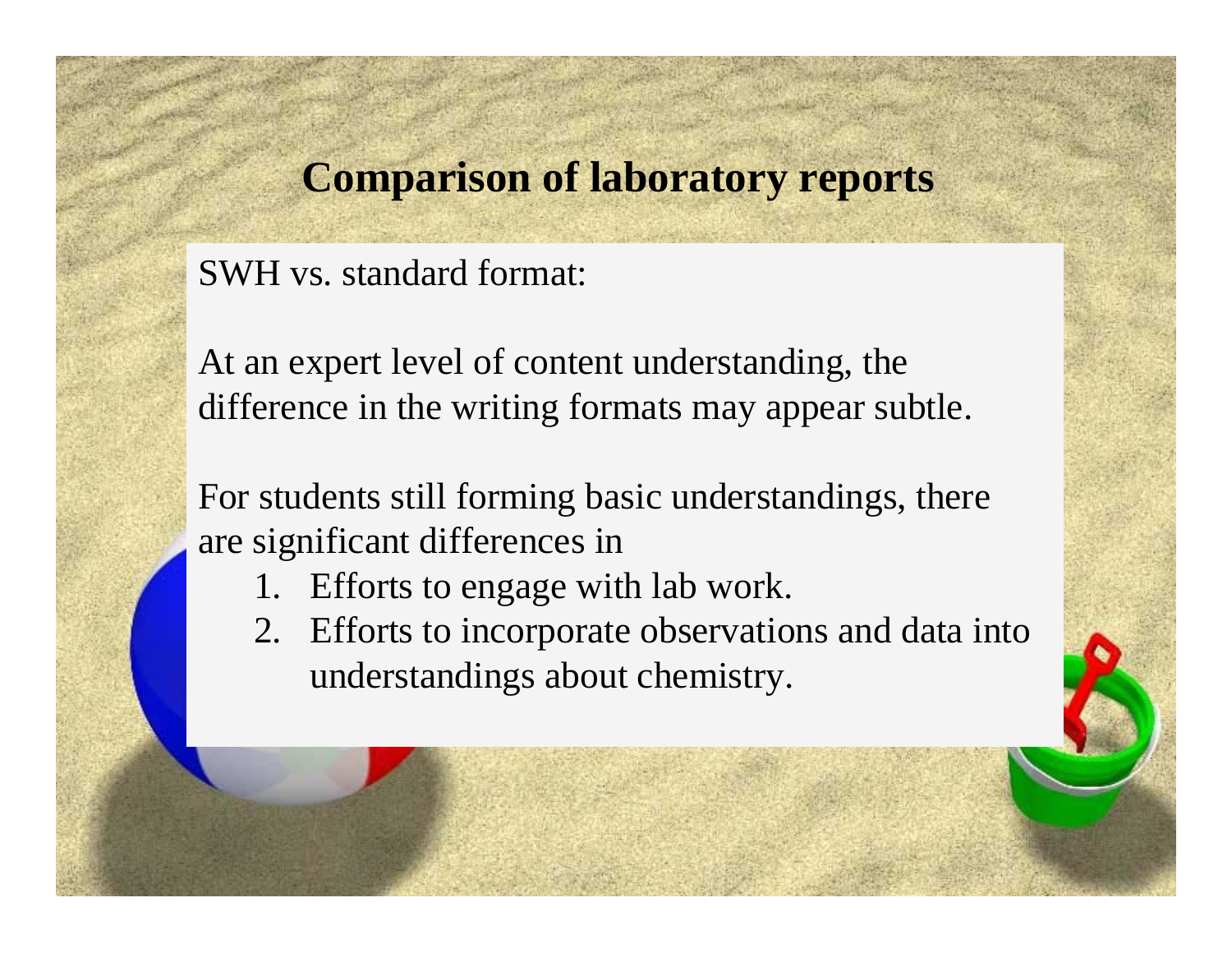### **Published results**

- •Higher level of engagement with lab activities.
- • Stronger connection of observations to chemistry concepts in written work. (sample writing)
- • Improved performance on lab practical exam. Standard mean (s.d.) =  $63.0\%$  (22.5) SWH mean (s.d.) = 72.8% (17.7)

Rudd, et. al, 2001, Recrafting the General Chemistry Laboratory Report, *Journal of College Science Teaching, 31*, 230-234.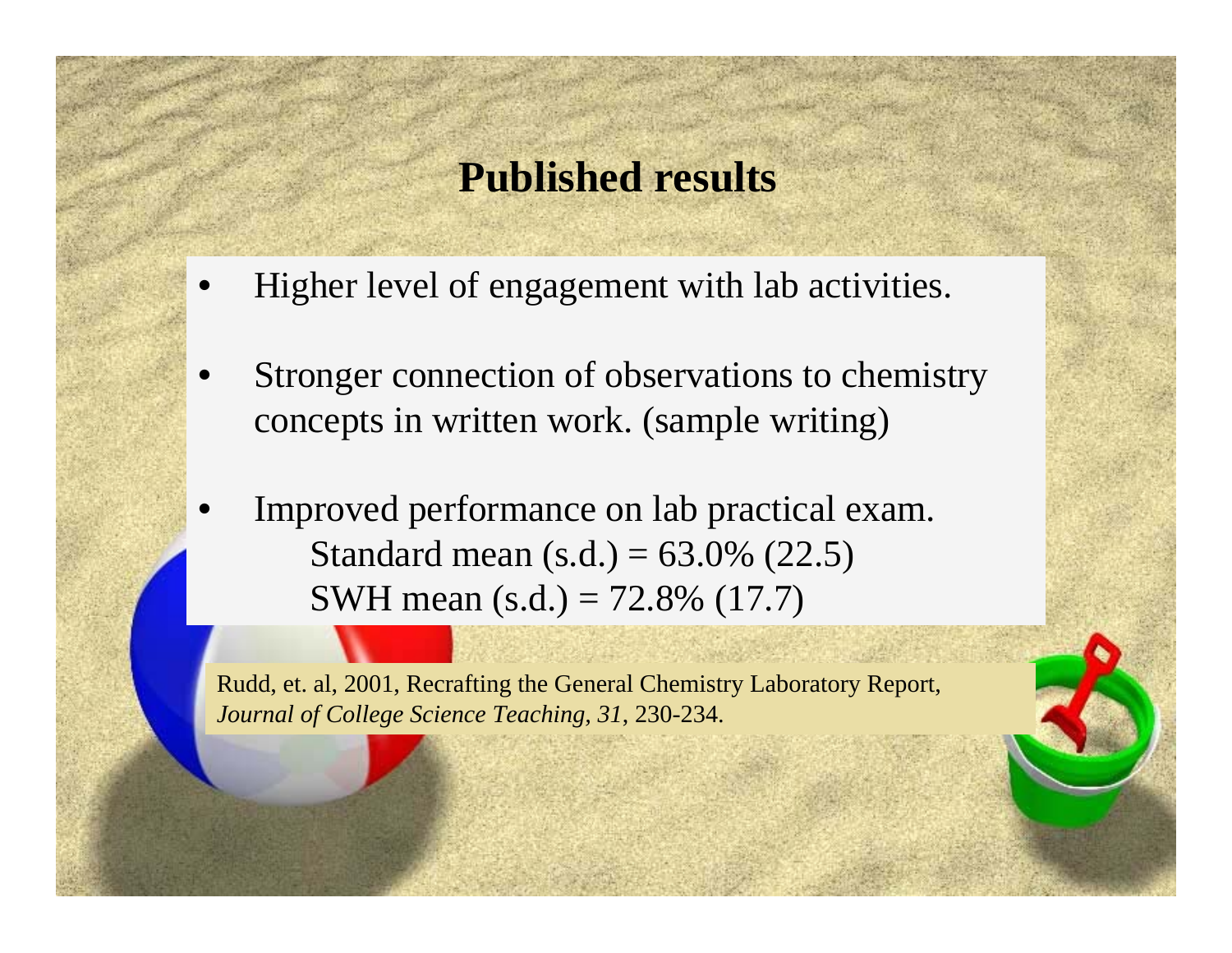# **Mystery activity**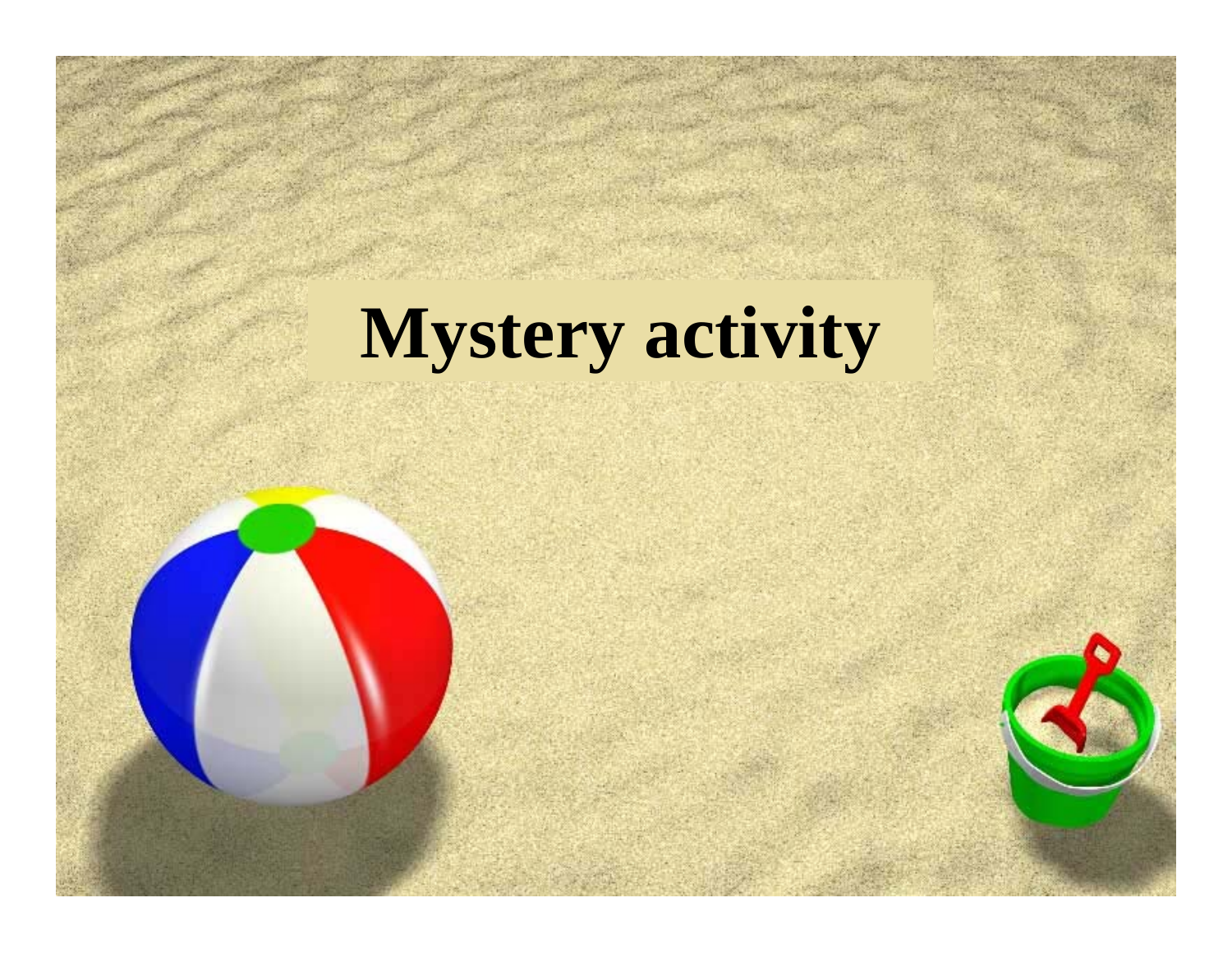## **Physical and chemical change Reversible and irreversible change**

We will investigate the concepts of physical change, chemical change, reversible change, and irreversible change.

What Beginning Ideas or Questions do you have?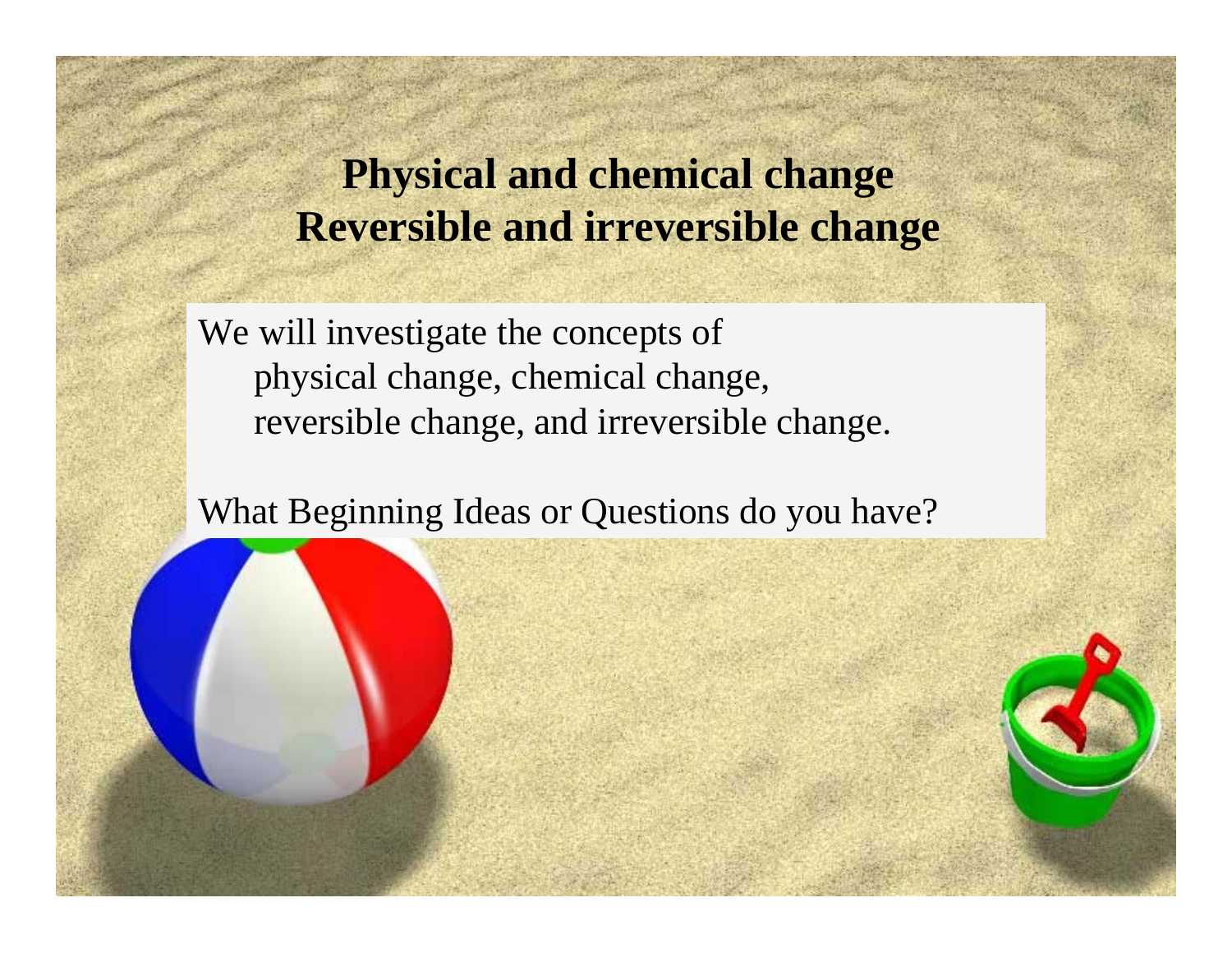# **Physical and chemical change Reversible and irreversible change**

(tests and procedures are given)

Record your observations, and consider if the process was a physical change, chemical change, reversible change, and/or irreversible change?

- a. Change the shape of the clay into three different shapes.
- b. Tear the paper into several smaller pieces.
- c. Observe the egg demonstration.
- d. Observe the gak demonstration.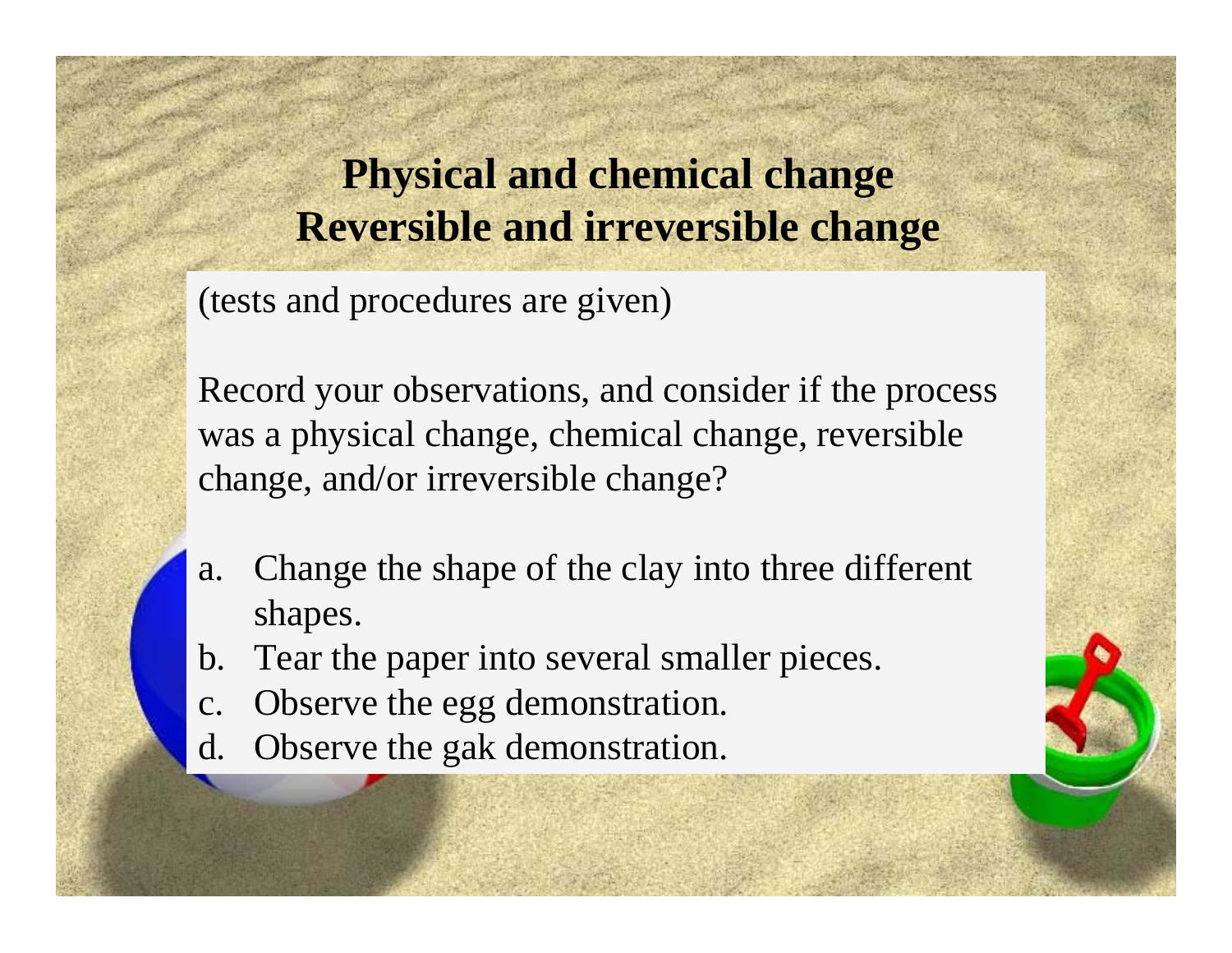# **Physical and chemical change Reversible and irreversible change**

Answer your Beginning Questions and/or expand on your Beginning Ideas by constructing your Claims and providing supporting Evidence.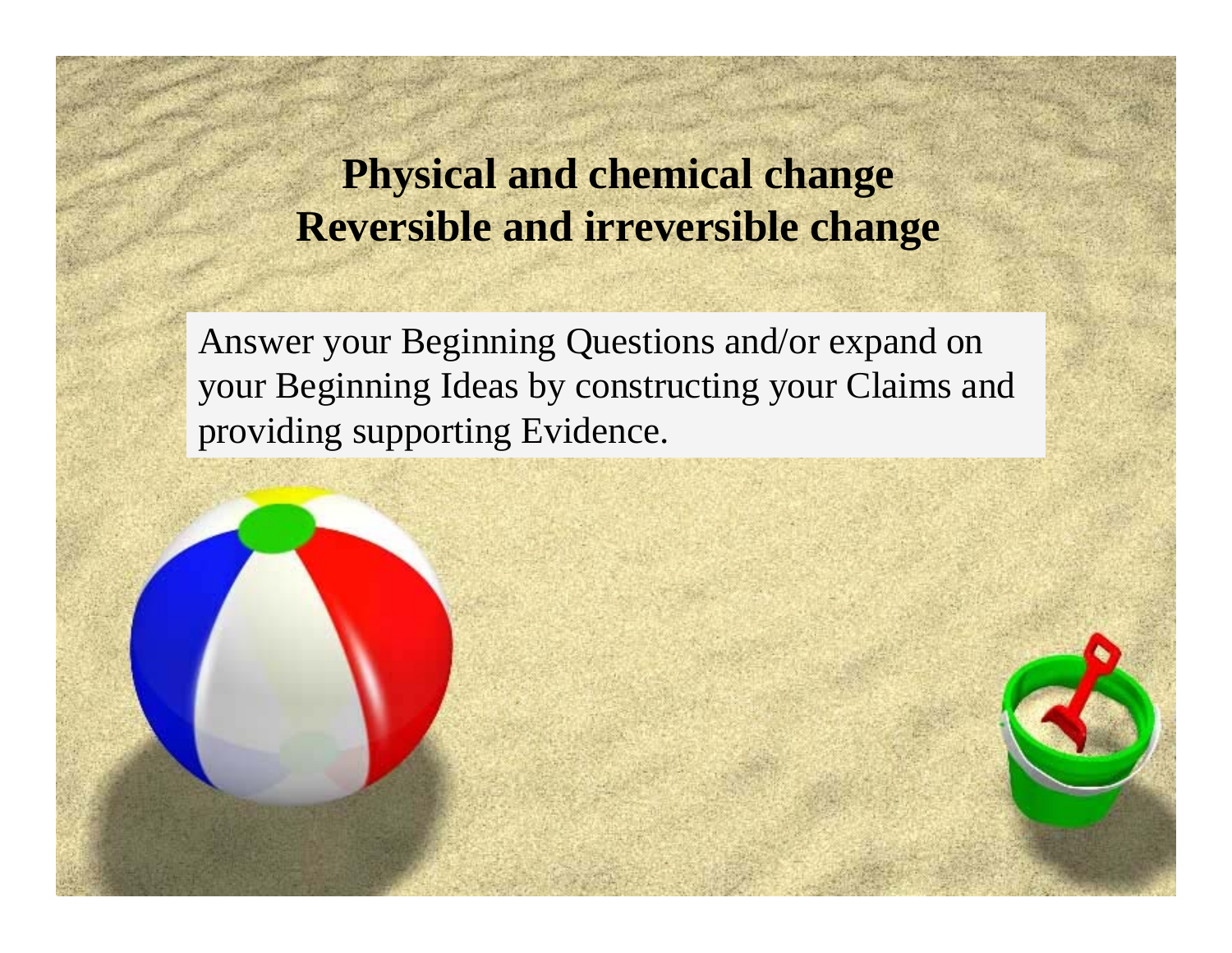#### **Mystery activity**

Examples of student claims and evidence were: (1) Mr. Xavier was dead. His dead body was found.

- (2) Mr. Xavier was murdered. The knife with blood on it was the murder weapon, and the red stain under his body was from the fatal wound.
- (3) Mr. Xavier died from a heart attack. The knife with blood was from his steak dinner, and the red stain was from a glass of spilled wine.

(4) The ground outside was wet. There was a storm.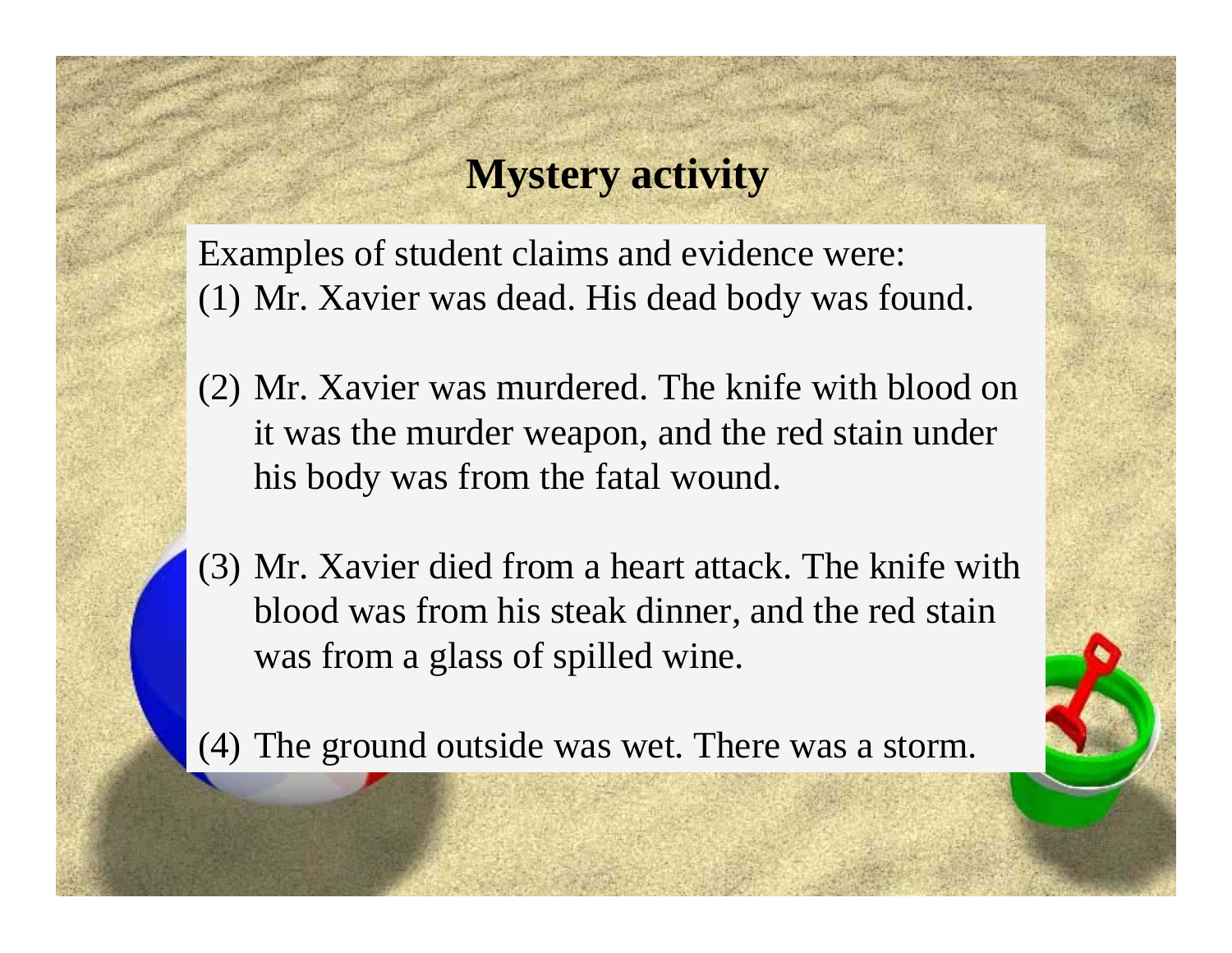#### **2009 Western Regional Noyce Conference**

January 23-25, 2009 Ontario, CA

#### **Writing to learn science: using the Science Writing Heuristic**

Dr. James Rudd (Cal State LA), January 25, 11:00 AM – 12:00 PM

The session will introduce the Science Writing Heuristic (SWH), a writing to learn approach that guides students to think like scientists when engaging with laboratory (hands-on) activities and observing demonstrations. Students using the SWH format write Beginning Questions, Tests and Procedures, Observations, and Claims and Evidence. Unlike experts in science (instructors and practicing scientists), science learners (novice scientists) think and write much differently when using the SWH format as compared to completing traditional laboratory reports.

#### **Student writing template**

| A. Ideas                | What are my questions?                                              |
|-------------------------|---------------------------------------------------------------------|
| B. Tests and procedures | What did I do?                                                      |
| C. Observations         | What did I see?                                                     |
| D. Claims               | What can I claim?                                                   |
| E. Evidence             | How do I know? Why am I able to make these claims?                  |
|                         | F. Reading and discussion How do my ideas compare with other ideas? |